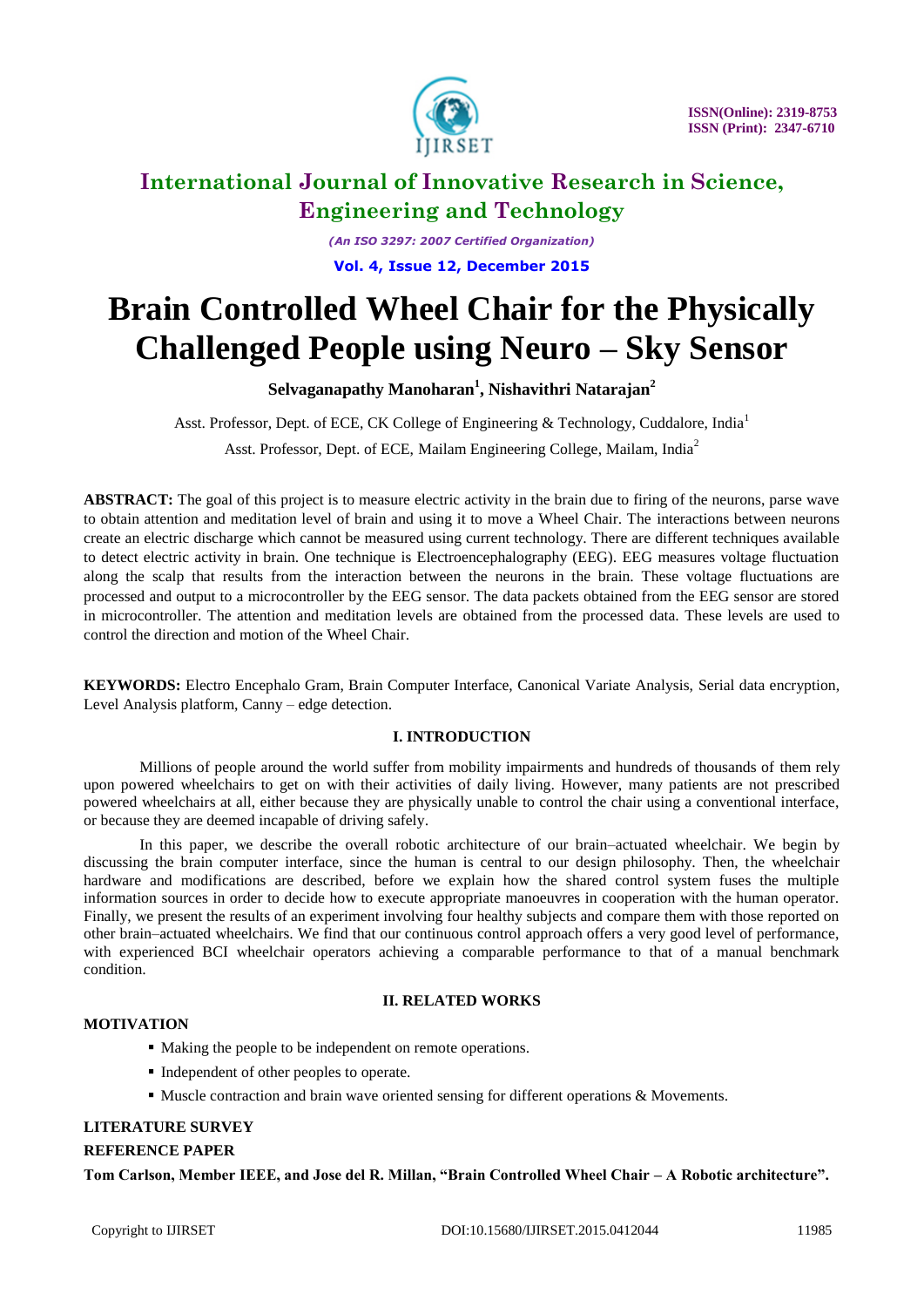

*(An ISO 3297: 2007 Certified Organization)*

#### **Vol. 4, Issue 12, December 2015**

From this paper, we learned about to show how four healthy subjects are able to master control the movement of wheel chair using an asynchronous motor. And the implementation was in software implementation. Initially we refer this paper for the completion of our first module (EEG Sensor), (i.e.) the BCI interface from this paper. Brain computer Interface (BCI) is used to extract the EEG signal from the user scalp.

#### **REAL TIME SURVEY**

The real time surveys are made with EEG Scan Centres for knowing the details as follows:

**Name of the Centre:** Krishna Scans.

**Location:** Nellikuppam Main Road (Opp. To GH), Cuddalore – 607001.

#### **Description:**

The details collected are:

- a. About EEG sensor.
- b. Placement of EEG signal.
- c. Real time EEG data sheets.
- d. Real time data acquisition

#### **TECHNICAL SURVEY**

Technical Surveys made with the technical persons (Neurologists) for knowing the following details.

#### **Name of the technical persons:**

1. Dr. M. Velumani, M.D., D.M., (Neuro Surgeon).

2. Dr. K. Renuka Devi, M.D., D.M., (Neuro).

**Location:**Cuddalore.

#### **Description:**

The details collected are:

- a. About the EEG Signals.
- b. Whether every EEG human signals has same impulse for their thoughts.
- c. Changes in EEG signals when the human is in different thoughts.

#### **III.BRAIN COMPUTER INTERFACES (BCI) IMPLEMENTATION**

A Brain Computer Interface (BCI) is any system which can derive meaningful information directly from the user's brain activity in real time. The most important applications of the technology are mainly meant for the paralyzed people who are suffering from severe neuromuscular disorders. Most BCIs use information obtained from the user's encephalogram (EEG), though BCIs based on other brain imaging methods are possible. This section briefly describes several EEG–based BCIs. The P300 BCI is described in detail in next section.

Since we are interested in detecting motor imagery, we acquire monopole EEG at a rate of 512Hz from the motor cortex using 16 electrodes (see Fig. 1). The electrical activity of the brain is diffused as it passes through the skull, which results in a spatial blur of the signals, so we apply a Laplacian filter, which attenuates the common activity between neighbouring electrodes and consequently improves our signal to noise ratio.

After the filtering, we estimate the power spectral density (PSD) over the last second, in the band 4–48Hz with a 2Hz resolution. It is well know that when one performs motor imagery tasks, corresponding parts of the motor cortex are activated, which, as a result of event related desynchronisation, yields a reduction in the mu band power (∼8–13Hz) over these locations (e.g. the right hand corresponds to approximately C1 and the left hand to approximately C2 in Fig. 1). In order to detect these changes, we estimate the PSD features every 62.5 ms (i.e. 16 times per second) using the Welch method with 5 overlapped (25%) Hanning windows of 500 ms.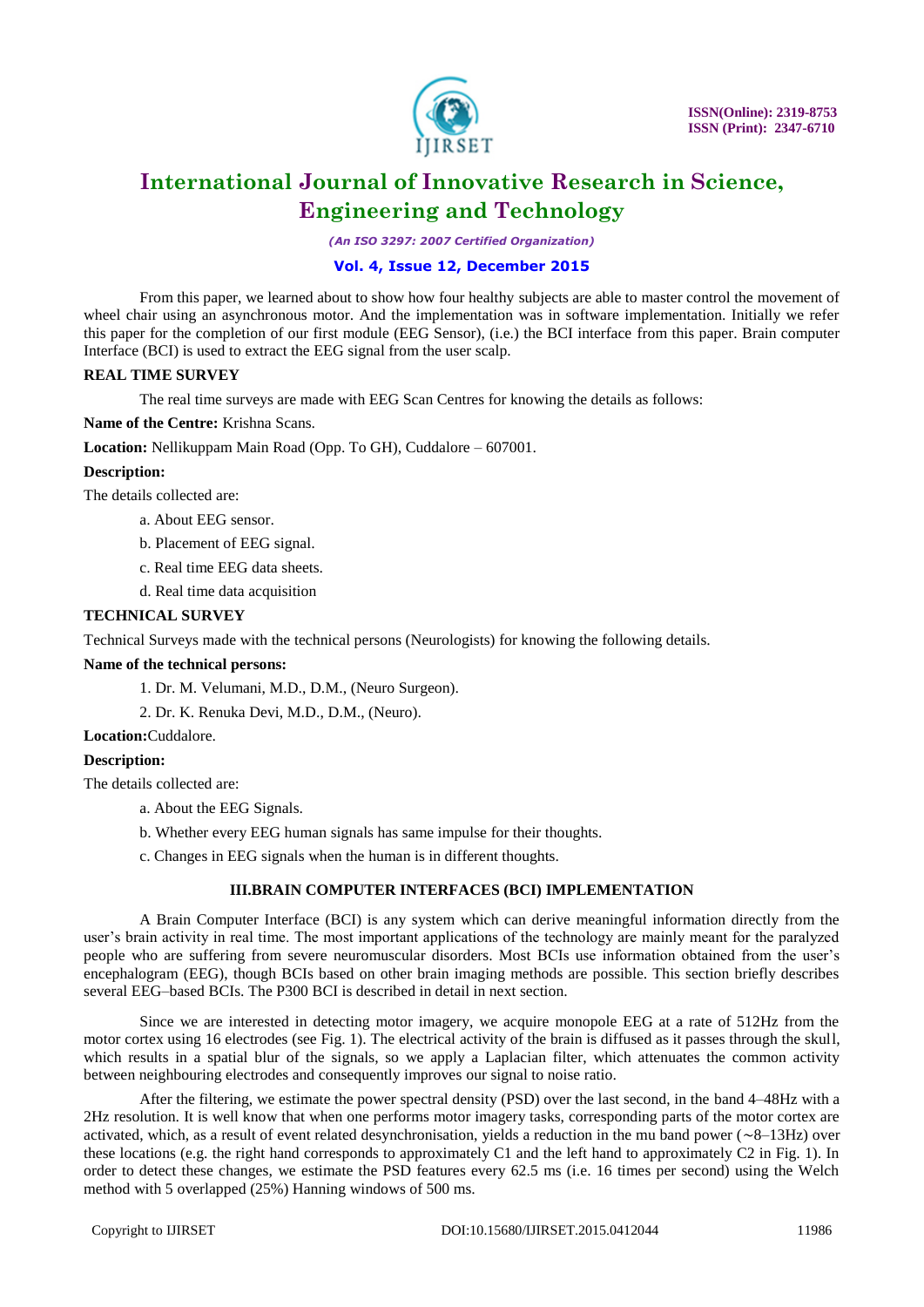

*(An ISO 3297: 2007 Certified Organization)* **Vol. 4, Issue 12, December 2015**



**Fig. 1:** The active electrode placement over the motor cortex for the acquisition of EEG data, based on the International 10–20 system (nose at top).

Every person is different, so we have to select the features that best reflect the motor–imagery task for each subject. Therefore, canonical variate analysis (CVA) is used to select subject–specific features that maximize the separability between the different tasks and that are most stable (according to cross validation on the training data). These features are then used to train a Gaussian classifier. Decisions with a confidence on the probability distribution that are below a given rejection threshold are filtered out. Finally, evidence about the executed task is accumulated using an exponential smoothing probability integration framework. This helps to prevent commands from being delivered accidentally.

#### **IV. NEUROSKY SENSOR**

The MindWave Mobile headset turns your computer into a brain activity monitor. The headset safely measures brainwave signals and monitors the attention levels of individuals as they interact with a variety of different apps. This headset is useful for OEMs and developers building apps for health and wellness, education and entertainment.

The MindWave family consists of MindWave and MindWave Mobile headsets. The MindWave is designed for PCs and Mac, while the MindWave Mobile is compatible with PCs, Mac and mobile devices like the iPhone, iPad, and Android. If you want a mobile compatible device, check out the MindWave Mobile. Both headsets share the following characteristics.

The NeuroSky ThinkGear ASIC chip is priced to power mass adoption in health and wellness, educational and entertainment devices, popular EEG technology.

#### **V.WHEELCHAIR HARDWARE**

First, we have developed a remote joystick module that acts as an interface between a laptop computer and the wheelchair's CANBUS–based control network. This allows us to control the wheelchair directly from a laptop computer.

Second, we have added a pair of wheel–encoders to the central driving wheels in order to provide the wheelchair with feedback about its own motion.

Third, an array of ten sonar sensors and two webcams have been added to the wheelchair to provide environmental feedback to the controller.

Fourth, we have mounted an adjustable 8" display to provide visual feedback to the user.

Fifth, we have built a power distribution unit, to hook up all the sensors, the laptop and the display to the wheelchair's batteries. The positions of the sonars are indicated by the white dots in the centre of the occupancy grid, whereas the two webcams are positioned forward–facing, directly above each of the front castor wheels.

#### *A. Wheel–encoders*

The encoders return 128 ticks per revolution and are geared up to the rim of the drive wheels, resulting in a resolution of 2.75×10−3 metres translation of the inflated drive wheel per encoder tick. We use this information to calculate the average velocities of the left and right wheels for each time–step.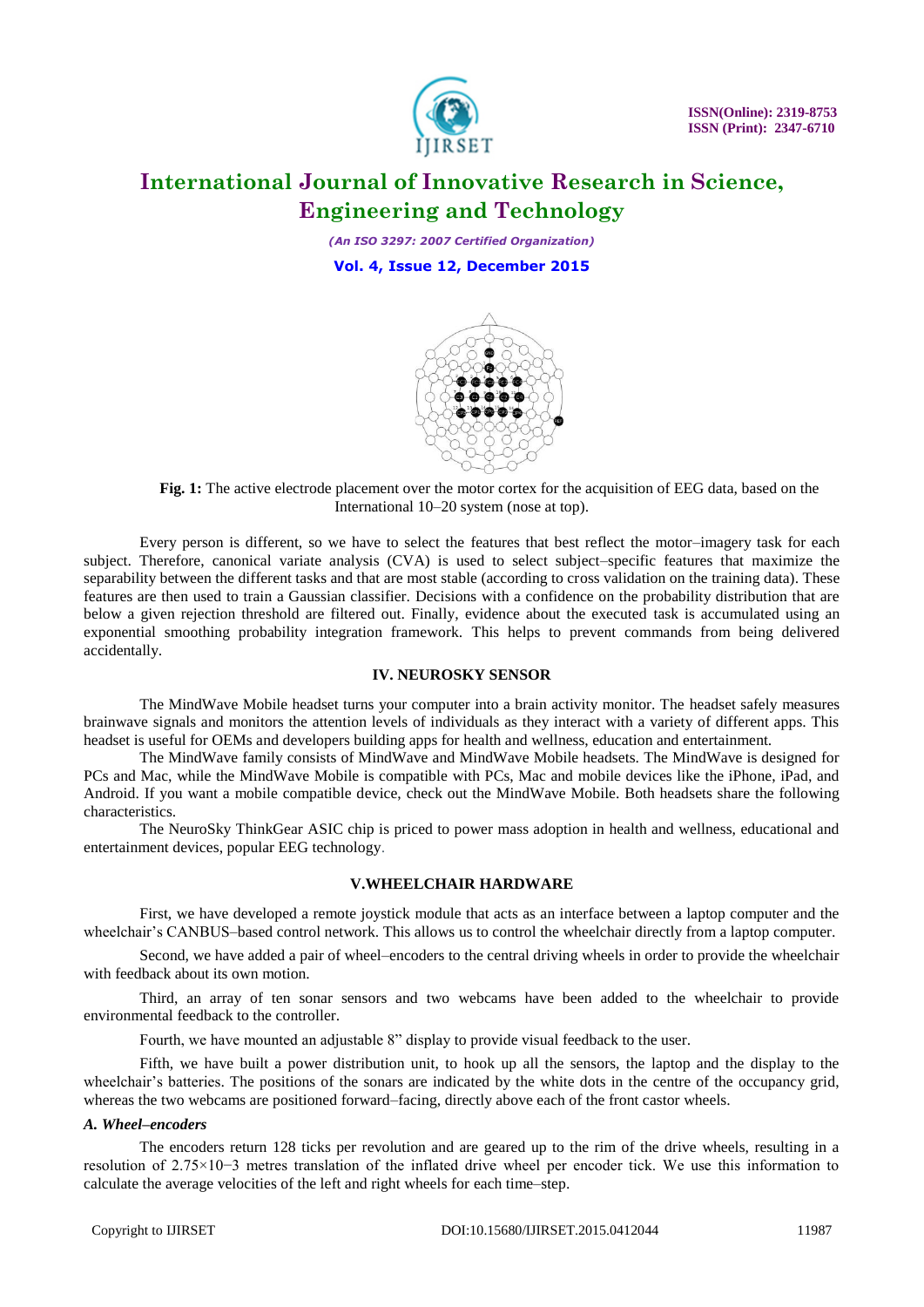

*(An ISO 3297: 2007 Certified Organization)*

#### **Vol. 4, Issue 12, December 2015**

Not only is this important feedback to regulate the wheelchair control signals, but we also use it as the basis for dead reckoning (or estimating the trajectory that has been driven).

We apply the simple differential drive model derived in. To ensure that the model is always analytically solvable, we neglect the acceleration component. In practice, since in this application we are only using the odometer to update a 6m×6m map, this does not prove to be a problem.

However, if large degrees of acceleration or slippage occur and the odometer does not receive any external correcting factors, the model will begin to accumulate significant errors.

The job of the shared controller is to determine the meaning of the vague, high–level user input (e.g. turn left, turn right, keep going straight), given the context of the surrounding environment .

We do not want to restrict ourselves to a known, mapped environment – since it may change at any time (e.g. due to human activities) – so the wheelchair must be capable of perceiving its surroundings. Then, the shared controller can determine what actions should be taken, based upon the user's input, given the context of the surroundings.

The overall robotic shared control architecture is depicted in Fig. 3 and we discuss the perception and planning blocks of the controller over the next few subsections.

The environment is sensed using a fusion of complementary sensors, then the shared controller generates appropriate control signals to navigate safely, based upon the user input and the occupancy grid.



**Fig. 2:** Proposed Architecture

#### **VI.SHARED CONTROL ARCHITECTURE**

The Fig. 3 shows the auxiliary working of the wheel chair model that exists in real time. It consists of various modules such as:

- User Input
- Sensor Module
- Wheel Chair Module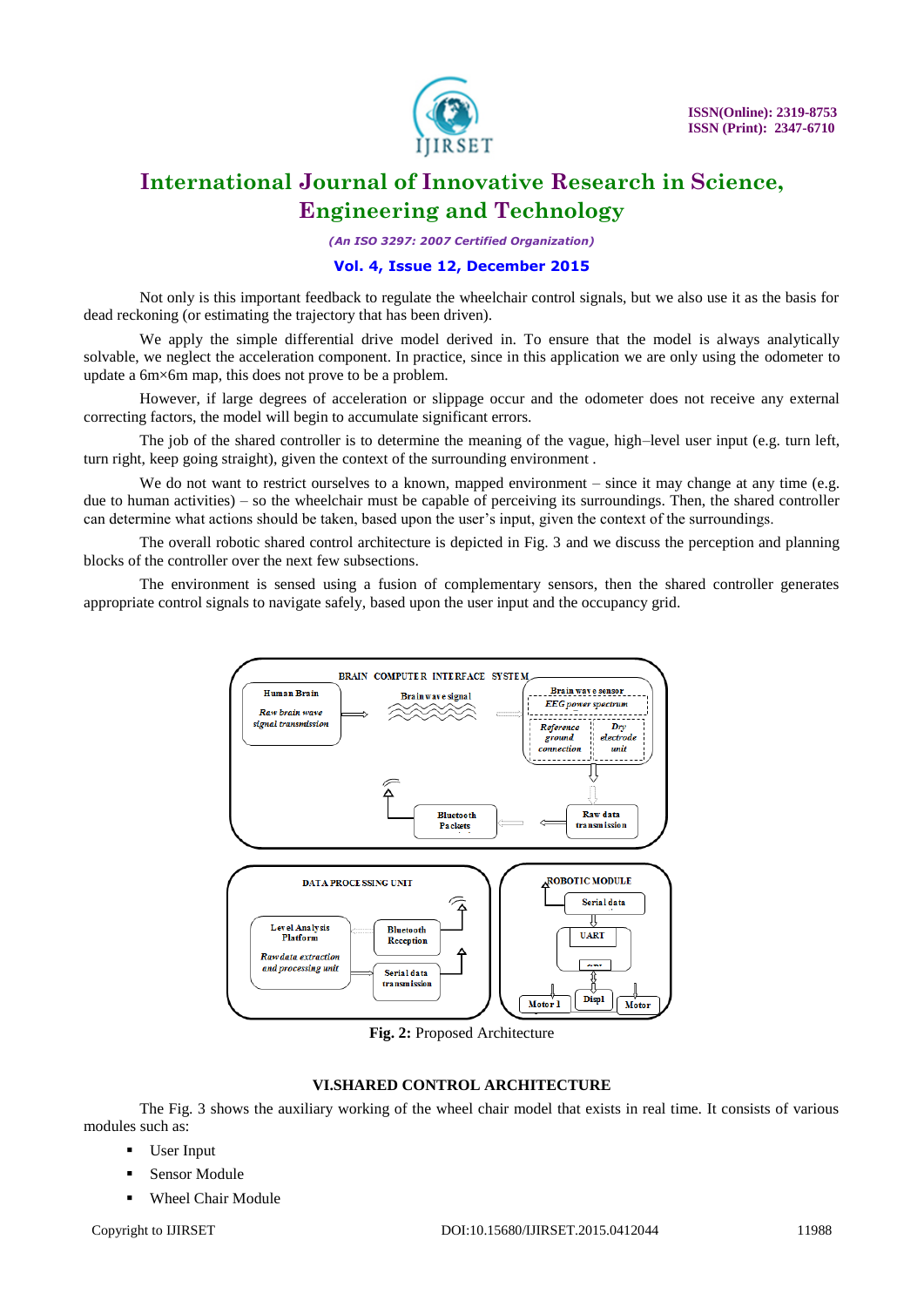

*(An ISO 3297: 2007 Certified Organization)*

#### **Vol. 4, Issue 12, December 2015**

#### *A. PERCEPTION*

Unlike for humans, perception in robotics is difficult. To begin with, choosing appropriate sensors is a not a trivial task and tends to result in a trade–off between many issues, such as: cost, precision, range, robustness, sensitivity, complexity of post–processing and so on. Furthermore, no single sensor by itself seems to be sufficient.

For example, a planar laser scanner may have excellent precision and range, but will only detect a table's legs, reporting navigable free space between them. Other popular approaches, like relying solely upon cheap and readily available sonar sensors have also been shown to be unreliable for such safety–critical applications. To overcome these problems, we propose to use the synergy of two low–cost sensing devices to compensate for each other's drawbacks and complement each other's strengths.



**Fig. 3:** The user's input is interpreted by the shared controller given the context of the surroundings.

#### *B. COMPUTER VISION–BASED OBSTACLE DETECTION*

The obstacle detection algorithm is based on monocular image processing from the webcams, which ran at 10Hz. The concept of the algorithm is to detect the floor region and label everything that does not fall into this region as an obstacle; we follow an approach similar to that proposed in, albeit with monocular vision, rather than using a stereo head.

The first step is to segment the image into constituent regions. For this, we use the watershed algorithm, since it is fast enough to work in real–time. We take the original image and begin by applying the well–known canny edge– detection, as a distance transform is then applied, such that each pixel is given a value that represents the minimum Euclidean distance to the nearest edge. The watershed segmentation algorithm itself is applied to this relief map, using the peaks as markers, which results in an image with a (large) number of segments. To reduce the number of segments, adjacent regions with similar average colours are merged. Finally, the average colour of the region that has the largest number of pixels along the base of the image is considered to be the floor. All the remaining regions in the image are classified either as obstacles or as navigable floor, depending on how closely they match the newly–defined floor colour. The result is what where the detected obstacles are highlighted in red.

Since we know the relative position of the camera and its lens distortion parameters, we are able to build a local occupancy grid that can be used by the shared controller, as is described in the following section.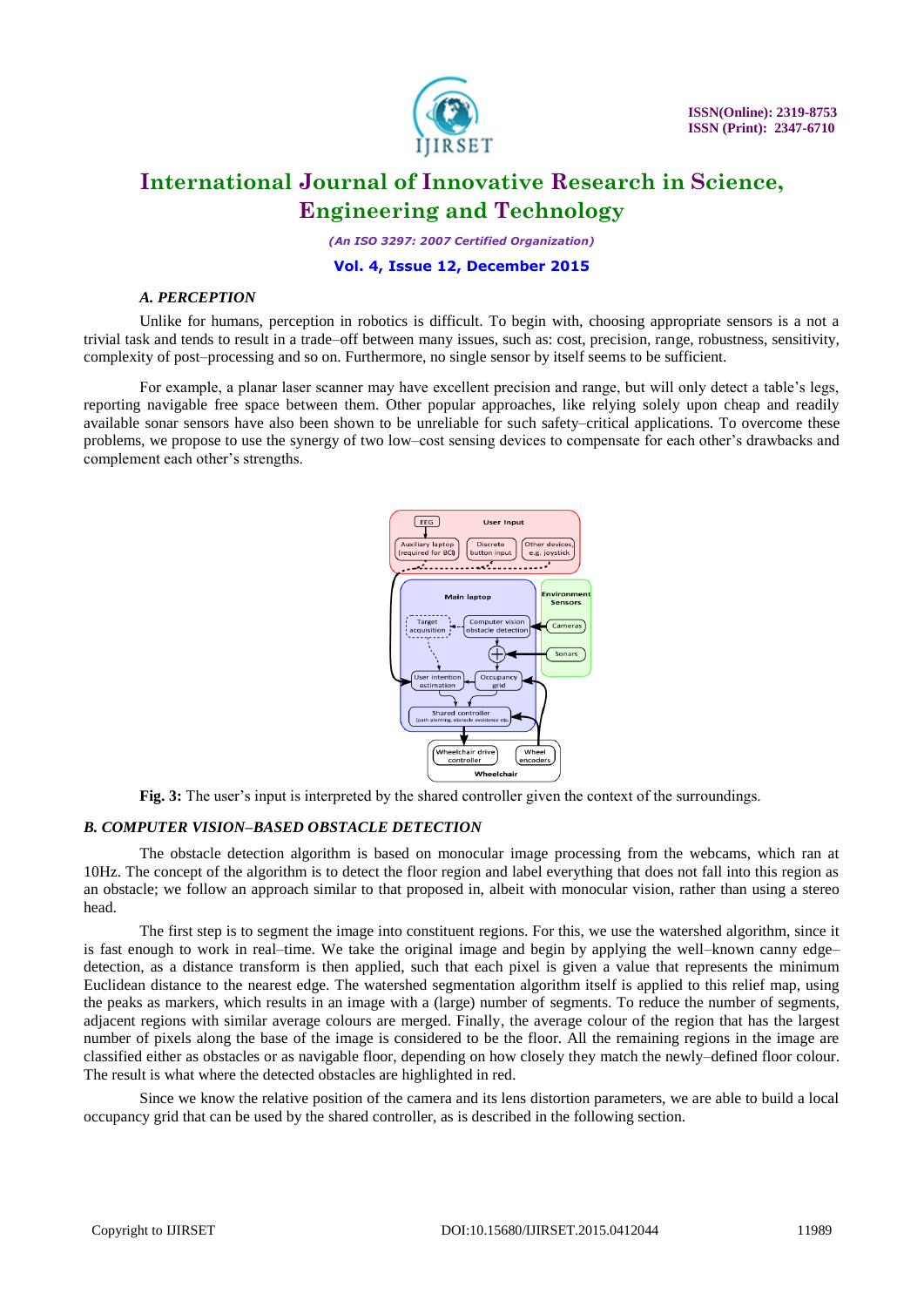

*(An ISO 3297: 2007 Certified Organization)*

**Vol. 4, Issue 12, December 2015**



**Fig. 4.1:**Original Image



**Fig. 4.2:**Edge Detection



**Fig. 4.3:**Distance Transform



**Fig. 4.4:**Watershed Segmentation



**Fig. 4.5:**Detected Obstacles

#### *C. UPDATING THE OCCUPANCY GRID*

At each time–step, the occupancy grid is updated to include the latest sample of sensory data from each sonar and the output of the computer vision obstacle detection algorithm. We extend the histogram grid construction method described by fusing information from multiple sensor types into the same occupancy grid. For the sonars, we consider a ray to be emitted from each device along its sensing axis.

The likelihood value of each occupancy grid cell that the ray passes through is decremented, whilst the final grid cell (at the distance value returned by the sonar) is incremented. A similar process is applied for each column of pixels from the computer vision algorithm. The weight of each increment and decrement is determined by the confidence we have for each sensor at that specific distance.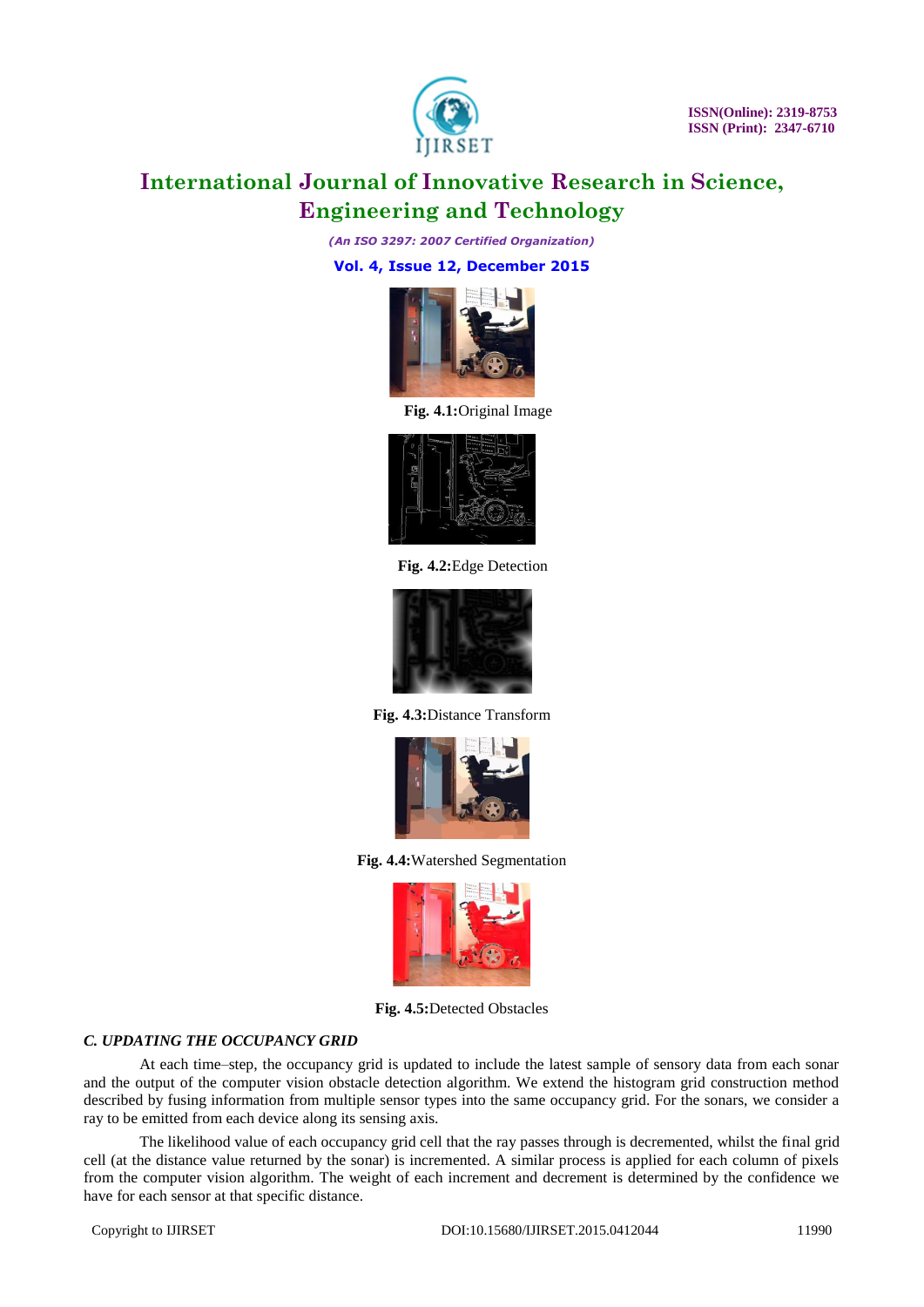

*(An ISO 3297: 2007 Certified Organization)*

#### **Vol. 4, Issue 12, December 2015**

The computer vision algorithm only returns valid readings for distances between 0.5m and 3m. Using this method, multiple sensors and sensor modalities can be integrated into the planning grid.

As the wheelchair moves around the environment, the information from the wheel–encoder based dead– reckoning system is used to translate and rotate the occupancy grid cells, such that the wheelchair remains at the centre of the map.

In this way, the cells accumulate evidence over time from multiple sensors and sensor modalities. As new cells enter the map at the boundaries, they are set to "unknown", or 50% probability of being occupied, until new occupancy evidence (from sensor readings) becomes available.

#### **D. MOTION PLANNING**



**Fig. 5:** Motion planning for the Wheel Chair

All the motion planning is done at the level of the occupancy grid, which integrates the data from multiple sensors. We base our controller on a dynamical system approach to navigation, since this easily allows us to incorporate the notion of obstacles (repellers) and targets (attractors), and results in naturally smooth trajectories [17]. Previously, we have implemented.

#### **VII. RESULTS AND DISCUSSION**

All subjects were able to achieve a remarkably good level of control in the stationary online BCI session, as can be seen in Table I. Furthermore, the actual driving task was completed successfully by every subject, for every run and no collisions occurred. A comparison between the typical trajectories followed under the two conditions is shown in Fig 7. The statistical tests reported in this section are paired Student's *t*–tests.

A great advantage that our asynchronous BCI wheelchair brings, compared with alternative approaches like the P300– based chairs, is that the driver is in continuous control of the wheelchair. This means that not only does the wheelchair follow natural trajectories, which are determined in real–time by the user but also that the chair spends a large portion of the navigation time actually moving.

In terms of path efficiency, there was no significant difference  $(p = 0.6107)$  across subjects between the distance travelled in the manual benchmark condition  $(43.1\pm8.9m)$  and that in the BCI condition  $(44.9\pm4.1m)$ . Although the actual environments were different, the complexity of the navigation was comparable to that of the tasks investigated on a P300– based wheelchair in.

#### **VIII.CONCLUSION**

In summary, the training procedure for spontaneous motor imagery–based BCIs might take a little longer than that for stimulus–driven P300 systems, but ultimately it is very rewarding.

After learning to modulate their brain signals appropriately, we have demonstrated that both experienced and inexperienced users were able to master a degree of continuous control that was sufficient to safely operate a wheelchair in a real world environment.